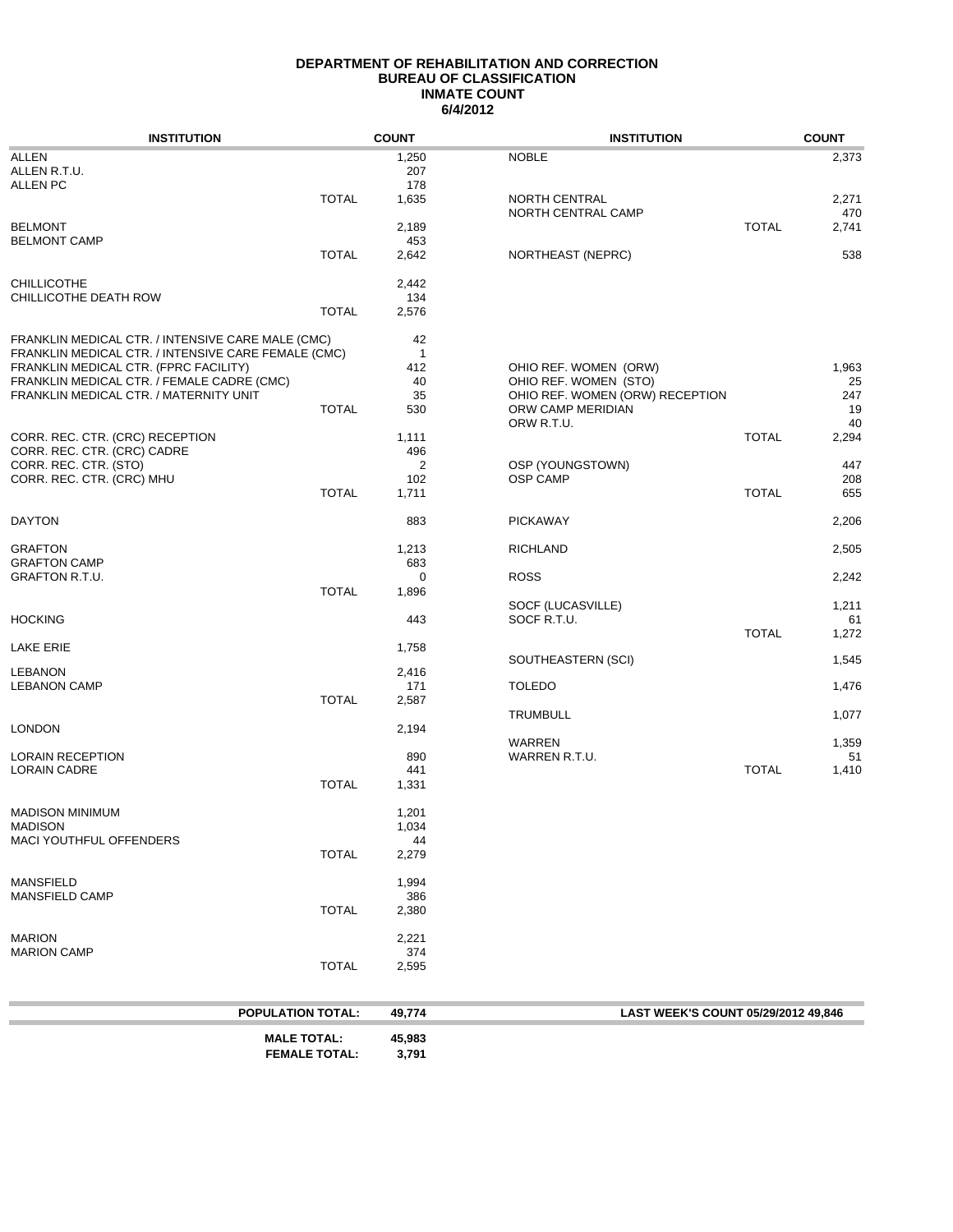#### **DEPARTMENT OF REHABILITATION AND CORRECTION BUREAU OF CLASSIFICATION WEEKLY POPULATION COUNT SHEET**

| <b>SUMMARY OF MALE POPULATION BY SECURITY LEVEL:</b> |             |            | DATE:    | 6/4/2012     |
|------------------------------------------------------|-------------|------------|----------|--------------|
|                                                      | <b>BODY</b> | <b>AWL</b> | $(-OTC)$ | <b>TOTAL</b> |
| TOTAL LEVELS 3,4,5                                   | 16,633      | 222        | 181      | 17,086       |
| <b>TOTAL LEVEL 2</b>                                 | 22,699      | 327        | 281      | 22,745       |
| <b>TOTAL LEVEL 1</b>                                 | 6,113       | 131        | 92       | 6,152        |
| <b>TOTAL MALE</b>                                    | 45,445      | 680        | 554      | 45,983       |
| <b>SUMMARY OF FEMALE POPULATION:</b>                 |             |            | DATE:    | 6/4/2012     |
|                                                      | <b>BODY</b> | <b>AWL</b> | $(-OTC)$ | <b>TOTAL</b> |
| ORW / RECEPTION                                      | 246         | 12         | 11       | 247          |
| ORW / (MARYSVILLE)                                   | 1,959       | 29         | 25       | 1,963        |
| ORW / STO                                            | 25          | O          | 0        | 25           |
| ORW / CAMP MERIDIAN                                  | 19          |            | 0        | 19           |
| ORW R.T.U.                                           | 40          |            | $\Omega$ | 40           |
| <b>DAYTON</b>                                        | 883         | 11         | 11       | 883          |
| NORTHEAST P.R.C.                                     | 538         | 5          | 5        | 538          |
| FRANKLIN MEDICAL CTR. / INTENSIVE CARE               |             |            |          |              |
| FRANKLIN MEDICAL CTR. / FEMALE CADRE (CMC)           | 40          |            |          | 40           |
| FRANKLIN MEDICAL CTR. / MATERNITY UNIT               | 35          | 2          | 2        | 35           |
| <b>TOTAL FEMALE</b>                                  | 3,786       | 60         | 55       | 3,791        |
| <b>TOTAL POPULATION</b>                              | 49,231      | 740        | 609      | 49,774       |

## **DEPARTMENT OF REHABILITATION AND CORRECTION WEEKLY COUNT SHEET BY SECURITY LEVEL**

| MALE: LEVEL 3,4,5 SECURITY COUNT              |                    | 6/4/2012    |            |                |                |
|-----------------------------------------------|--------------------|-------------|------------|----------------|----------------|
|                                               | <b>INSTITUTION</b> | <b>BODY</b> | <b>AWL</b> | $(-OTC)$       | <b>TOTAL</b>   |
| <b>FRANKLIN MEDICAL CTR. / INTENSIVE CARE</b> |                    | 42          | 0          | 0              | 42             |
| FRANKLIN MEDICAL CTR. (FPRC FACILITY)         |                    | 408         |            | 2              | 412            |
| CRC / CADRE                                   |                    | 496         |            | $\overline{2}$ | 496            |
| CRC / STO                                     |                    |             | 0          | $\Omega$       | $\overline{2}$ |
| CRC / RECEPTION                               |                    | 1,110       | 45         | 44             | 1,111          |
| C.R.C. (M.H.U.)                               |                    | 101         | 2          |                | 102            |
| LEBANON C.I.                                  |                    | 2,414       | 14         | 12             | 2,416          |
| LORAIN / CADRE                                |                    | 440         | 5          | 4              | 441            |
| <b>LORAIN / RECEPTION</b>                     |                    | 890         | 50         | 50             | 890            |
| <b>MADISON C.I.</b>                           |                    | 1,030       | 10         | 6              | 1,034          |
| <b>MACI YOUTHFUL OFFENDERS</b>                |                    | 44          | 0          | 0              | 44             |
| MANSFIELD C.I.                                |                    | 1,988       | 26         | 20             | 1,994          |
| ALLEN PC                                      |                    | 178         | 0          | 0              | 178            |
| OSP (YOUNGSTOWN)                              |                    | 446         | 3          | $\overline{2}$ | 447            |
| ROSS C.I.                                     |                    | 2,242       | 14         | 14             | 2,242          |
| SOCF (LUCASVILLE)                             |                    | 1,209       | 9          |                | 1,211          |
| SOCF R.T.U.                                   |                    | 61          | 0          | 0              | 61             |
| TOLEDO C.I.                                   |                    | 1,460       | 26         | 10             | 1,476          |
| TRUMBULL C.I.                                 |                    | 1,075       | 8          | 6              | 1,077          |
| WARREN C.I.                                   |                    | 1,354       | 8          | 3              | 1,359          |
| WARREN R.T.U.                                 |                    | 51          | 0          | 0              | 51             |
| <b>TOTAL LEVELS 3,4,5</b>                     |                    | 16,633      | 222        | 181            | 17,086         |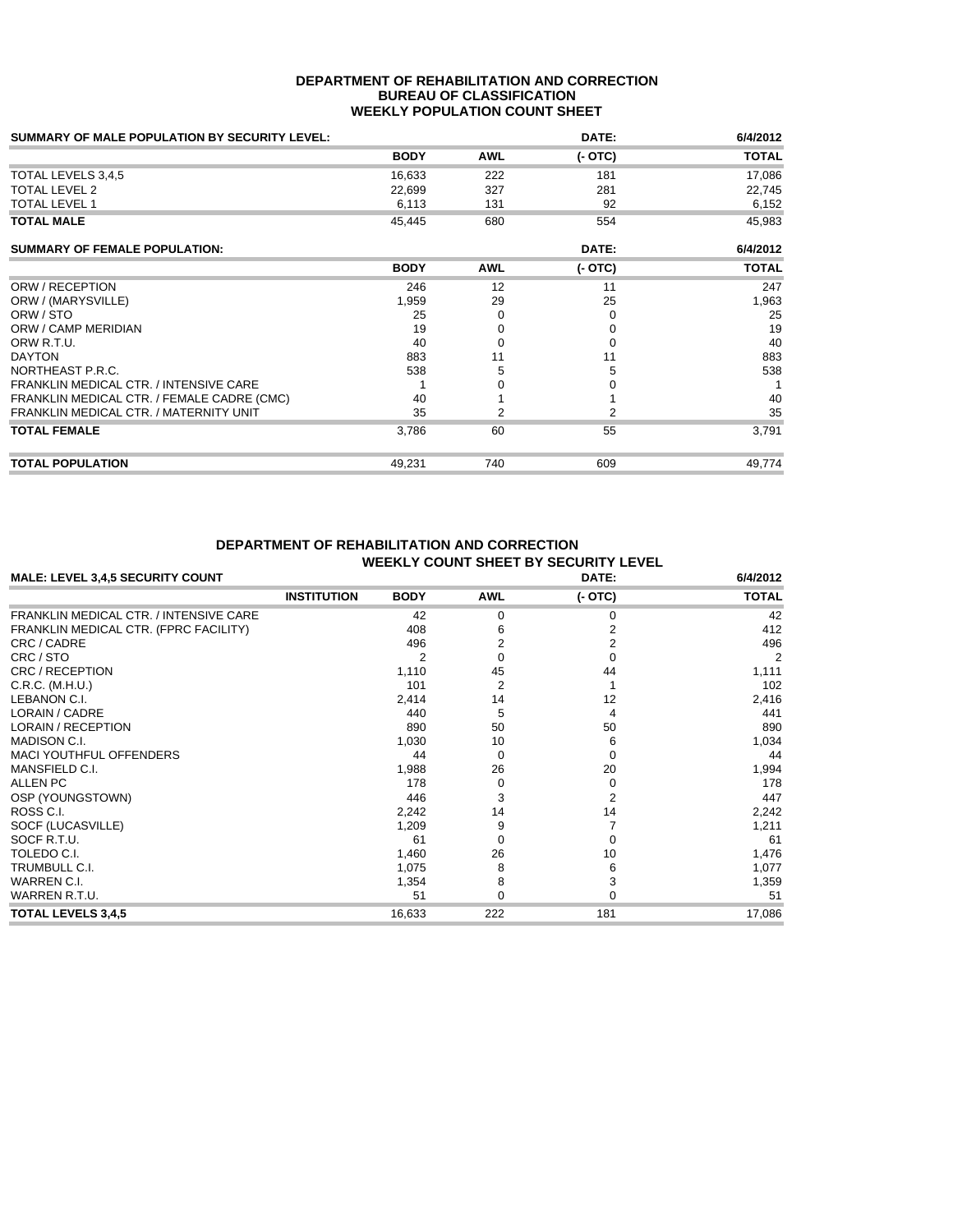## **DEPARTMENT OF REHABILITATION AND CORRECTION WEEKLY COUNT SHEET BY SECURITY LEVEL**

| <b>MALE: LEVEL 2 SECURITY COUNT</b> |                    |             |            | DATE:    | 6/4/2012     |
|-------------------------------------|--------------------|-------------|------------|----------|--------------|
|                                     | <b>INSTITUTION</b> | <b>BODY</b> | <b>AWL</b> | $(-OTC)$ | <b>TOTAL</b> |
| ALLEN C.I.                          |                    | 1,236       | 23         | 9        | 1,250        |
| ALLEN R.T.U.                        |                    | 207         | 0          | 0        | 207          |
| BELMONT C.I.                        |                    | 2,185       | 30         | 26       | 2,189        |
| CHILLICOTHE C.I.                    |                    | 2,434       | 21         | 13       | 2,442        |
| CHILLICOTHE R.T.U.                  |                    | 134         | $\Omega$   | 0        | 134          |
| GRAFTON C.I.                        |                    | 1,211       | 11         | 9        | 1,213        |
| GRAFTON R.T.U.                      |                    | 0           | $\Omega$   | 0        | 0            |
| HOCKING C.F.                        |                    | 440         | 3          | 0        | 443          |
| LAKE ERIE C. I.                     |                    | 1,758       | 20         | 20       | 1,758        |
| LONDON C.I.                         |                    | 2,190       | 16         | 12       | 2,194        |
| MARION C.I.                         |                    | 2,215       | 30         | 24       | 2,221        |
| NOBLE C.I.                          |                    | 2,371       | 32         | 30       | 2,373        |
| NORTH CENTRAL C.I.                  |                    | 2,271       | 26         | 26       | 2,271        |
| RICHLAND C.I.                       |                    | 2,504       | 77         | 76       | 2,505        |
| SOUTHEAST C.I.                      |                    | 1,543       | 38         | 36       | 1,545        |
| TOTAL LEVEL 2                       |                    | 22,699      | 327        | 281      | 22,745       |

| <b>MALE: LEVEL 1 SECURITY COUNT</b> |                    |             |            | DATE:    | 6/4/2012     |
|-------------------------------------|--------------------|-------------|------------|----------|--------------|
|                                     | <b>INSTITUTION</b> | <b>BODY</b> | <b>AWL</b> | $(-OTC)$ | <b>TOTAL</b> |
| <b>BELMONT CAMP</b>                 |                    | 453         | 11         | 11       | 453          |
| <b>GRAFTON CAMP</b>                 |                    | 683         |            | 0        | 683          |
| <b>LEBANON CAMP</b>                 |                    | 171         |            |          | 171          |
| <b>MADISON MINIMUM</b>              |                    | 1.200       | 12         |          | 1,201        |
| <b>MANSFIELD CAMP</b>               |                    | 386         |            |          | 386          |
| <b>MARION CAMP</b>                  |                    | 374         |            | 9        | 374          |
| NORTH CENTRAL CAMP                  |                    | 470         |            |          | 470          |
| <b>OSP CAMP</b>                     |                    | 208         |            |          | 208          |
| PICKAWAY MINIMUM                    |                    | 2,168       | 88         | 50       | 2,206        |
| <b>TOTAL LEVEL 1</b>                |                    | 6.113       | 131        | 92       | 6.152        |

|                                        | <b>HIGH SERIAL NUMBER ISSUED LAST FRIDAY:</b> |         |
|----------------------------------------|-----------------------------------------------|---------|
| <b>CORRECTIONAL RECEPTION CENTER</b>   |                                               | 665-473 |
| <b>LORAIN CORRECTIONAL INSTITUTION</b> |                                               | 624-751 |
| BED DECREASES 3-2010 (CAMP)            | LOCI                                          | 297     |
| BED DECREASES 3-2011 (CAMP)            | RCI                                           | 350     |
| BED DECREASES 3-2011 (CAMP)            | <b>TOCI</b>                                   | 186     |
| BED INCREASES 3-2011                   | <b>TOCI</b>                                   | 200     |
| BED INCREASES 3-2011                   | <b>MCI</b>                                    | 340     |
| BED INCREASE 6-2011                    | TOCI                                          | 100     |